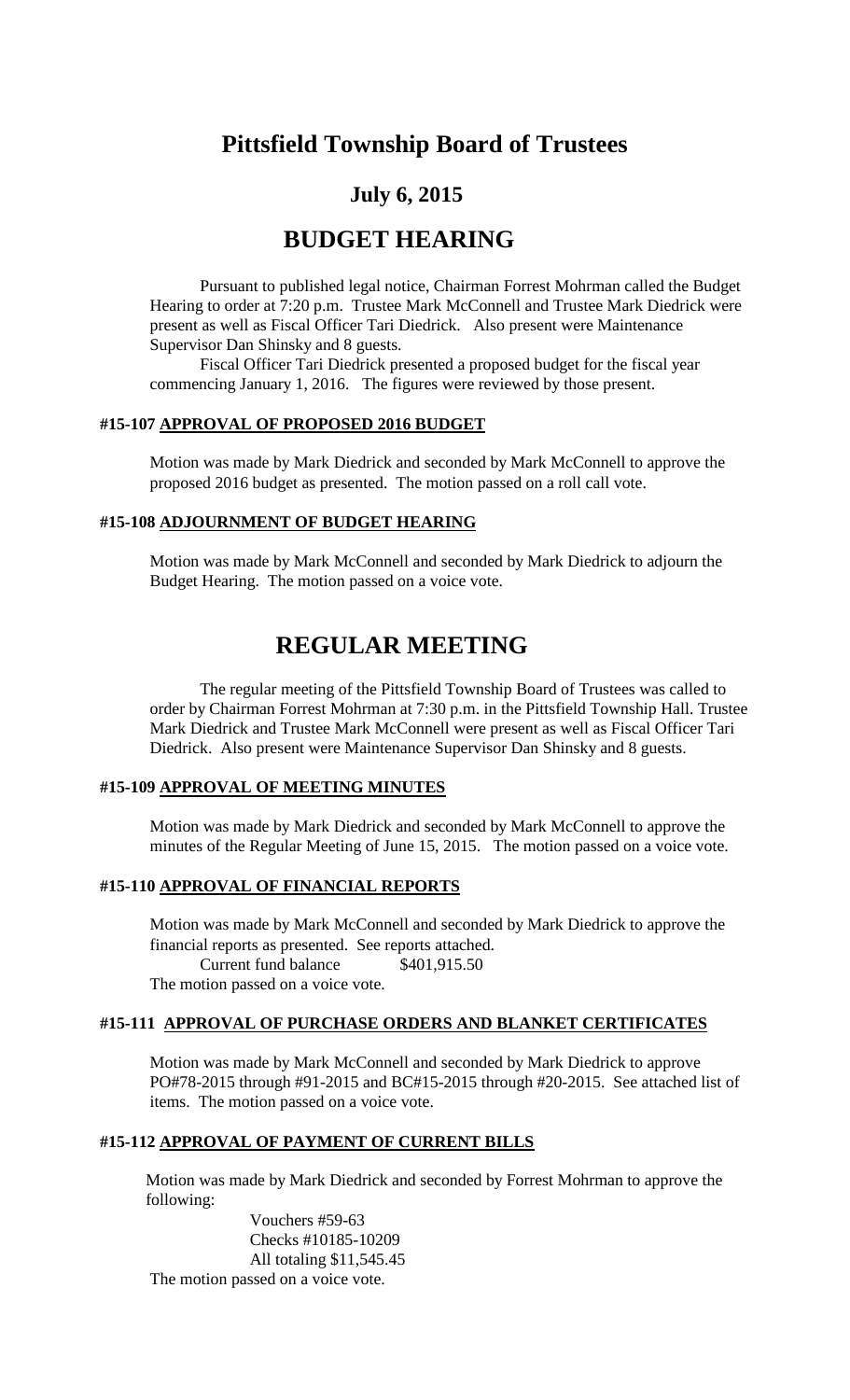#### **MEETING REPORTS**

Storm Water – June 18 - Mark McConnell LCTA – June 18 – Forrest Mohrman WFD – July 1 – Mark Diedrick

#### **OLD BUSINESS –**

Mark Diedrick presented a list of items to consider relating to the building project for the Township. The drainage system was discussed briefly. It was decided to hold a work session for the building project on Thursday, July  $30<sup>th</sup>$  at 7:30 p.m.

#### **#15-113 APPROVAL TO ACCEPT A DONATION OF APPROXIMATELY \$5,000 FROM PITTSFIELD TOWNSHIP RESIDENTS TO SUBSIDIZE A SECOND FIRE HYDRANT ON ROUTE 20**

Motion was made by Mark McConnell and seconded by Mark Diedrick to accept a donation of approximately \$5,000 from Pittsfield Township residents to subsidize the installation of a second fire hydrant on Route 20. The motion passed on a voice vote.

Forrest Mohrman reported that the Lorain County Joint Vocational School has decided to pursue their annexation into the city of Oberlin. Pittsfield Township has a Revenue Sharing Agreement with the City of Oberlin so this change could mean that the Township would gain revenue as a result of the annexation. According to the terms of the Agreement, Pittsfield Township must agree to the annexation also. The Township will be notified of the progress of the case.

Joyce Snyder, resident, announced that some township residents have been dropped from the Lorain County emergency alert list in error. The agency will be making the correction.

#### **NEW BUSINESS –**

Forrest Mohrman announced that the Trustees received a letter of resignation from Jim Sheffield as Cemetery Sexton. He will resign as of July 31, 2015. It was discussed that Gene Mullins will replace Jim as Cemetery Sexton for the Township.

#### **#15-114 APPROVAL TO HIRE GENE MULLINS AS ASSISTANT CEMETERY SEXTON RETROACTIVE TO MAY 19, 2015 AT THE RATE OF \$12.00 PER HOUR**

Motion was made by Mark Diedrick and seconded by Mark McConnell to approve the hiring of Gene Mullins as assistant cemetery sexton for the period retroactive to May 19, 2015 at the rate of \$12.00 per hour. The motion passed on a voice vote.

#### **#15-115 APPROVAL TO ACCEPT THE RESIGNATION OF JIM SHEFFIELD AS CEMETERY SEXTON AS OF JULY 31, 2015**

Motion was made by Mark Diedrick and seconded by Mark McConnell to accept the resignation of Jim Sheffield as Cemetery Sexton as of July 31, 2015. The motion passed on a voice vote.

## **#15-116 APPROVAL TO APPOINT GENE MULLINS AS CEMETERY SEXTON FOR THE TOWNSHIP BEGINNING AUGUST 1, 2015 AT THE RATE OF \$419.05 PER MONTH**

Motion was made by Mark Diedrick and seconded by Mark McConnell to appoint Gene Mullins as Cemetery Sexton for the Township beginning August 1, 2015 at the rate of \$419.05 per month. The motion passed on a voice vote.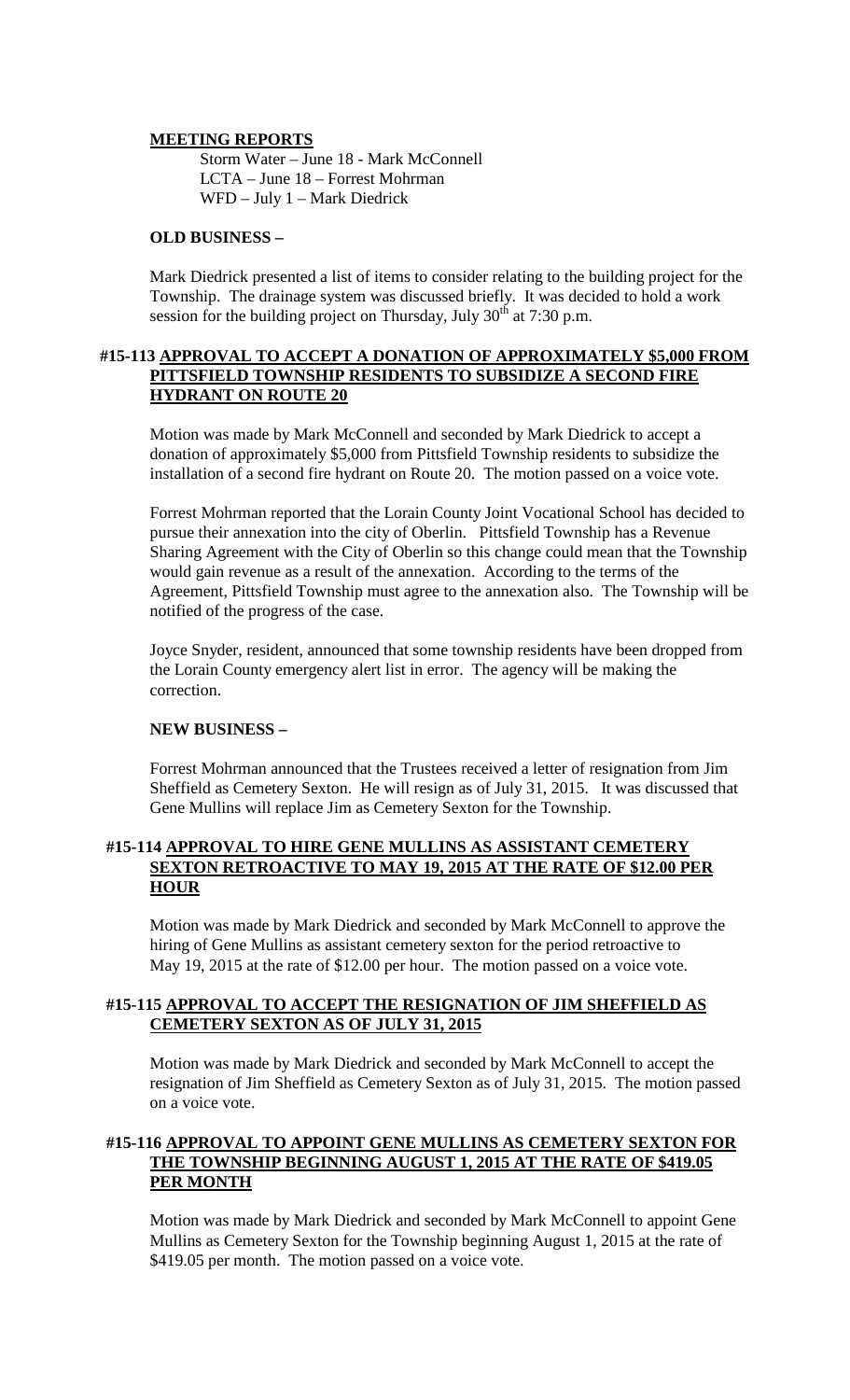The Trustees discussed recognition for Jim Sheffield for his years of service to the Township. A form of recognition will be discussed at the next meeting.

Resident Barney Hartman stated his concern that a township trustee was using cut township trees for his own personal use. He stated that he was offended that Trustee Forrest Mohrman came onto his property and took a down tree for personal use. Dan Shinsky explained that the cutting of the tree was a contracted service and that Mr. Mohrman agreed to take the tree and clean up the area. In return the contractor gave additional services. Mark McConnell explained that trees in the road right of way are a concern of the township if the private property owner does not take care of the trees. Mr. Hartman recommended that trustees or the maintenance worker should talk to the property owner before taking wood from the property.

Mark Diedrick reported that he received paperwork for the OPWC project on Whitney Road. The forms need to be signed, witnessed and returned to OPWC to proceed with the project.

#### **ZONING BUSINESS**

Dan Shinsky reported that someone inquired about a building permit on Hughes Road.

### **#15-117 APPROVAL TO ACCEPT THE RESIGNATION OF AL HAINES AS ZONING BOARD MEMBER**

Motion was made by Mark McConnell and seconded by Mark Diedrick to accept the resignation of Al Haines as Zoning Board member. The motion passed on a voice vote.

#### **#15-118 APPROVAL TO APPOINT CHARLES COPP AS ZONING BOARD MEMBER FOR THE REMAINDER OF THE TERM OF AL HAINES**

Motion was made by Mark McConnell and seconded by Mark Diedrick to approve the appointment of Charles Copp as Zoning Board member for the remainder of the term of Al Haines. The motion passed on a voice vote.

#### **#15-119 APPOINTMENT OF JEFF EWELL TO THE ALTERNATE ZONING BOARD MEMBER POSITION**

Motion was made by Mark Diedrick and seconded by Mark McConnell to appoint Jeff Ewell to the Alternate Zoning Board Member position. The motion passed on a voice vote.

#### **ROAD AND MAINTENANCE REPORT**

Dan Shinsky reported that the new contract price for salt for this winter will be around \$55.00 per ton. This is much higher than last year.

#### **TOWNSHIP HALL AND PARK REPORT**

Dan Shinsky trimmed several tree limbs around the pavilion. He will purchase new filters for the townhall from Wolff Bros.